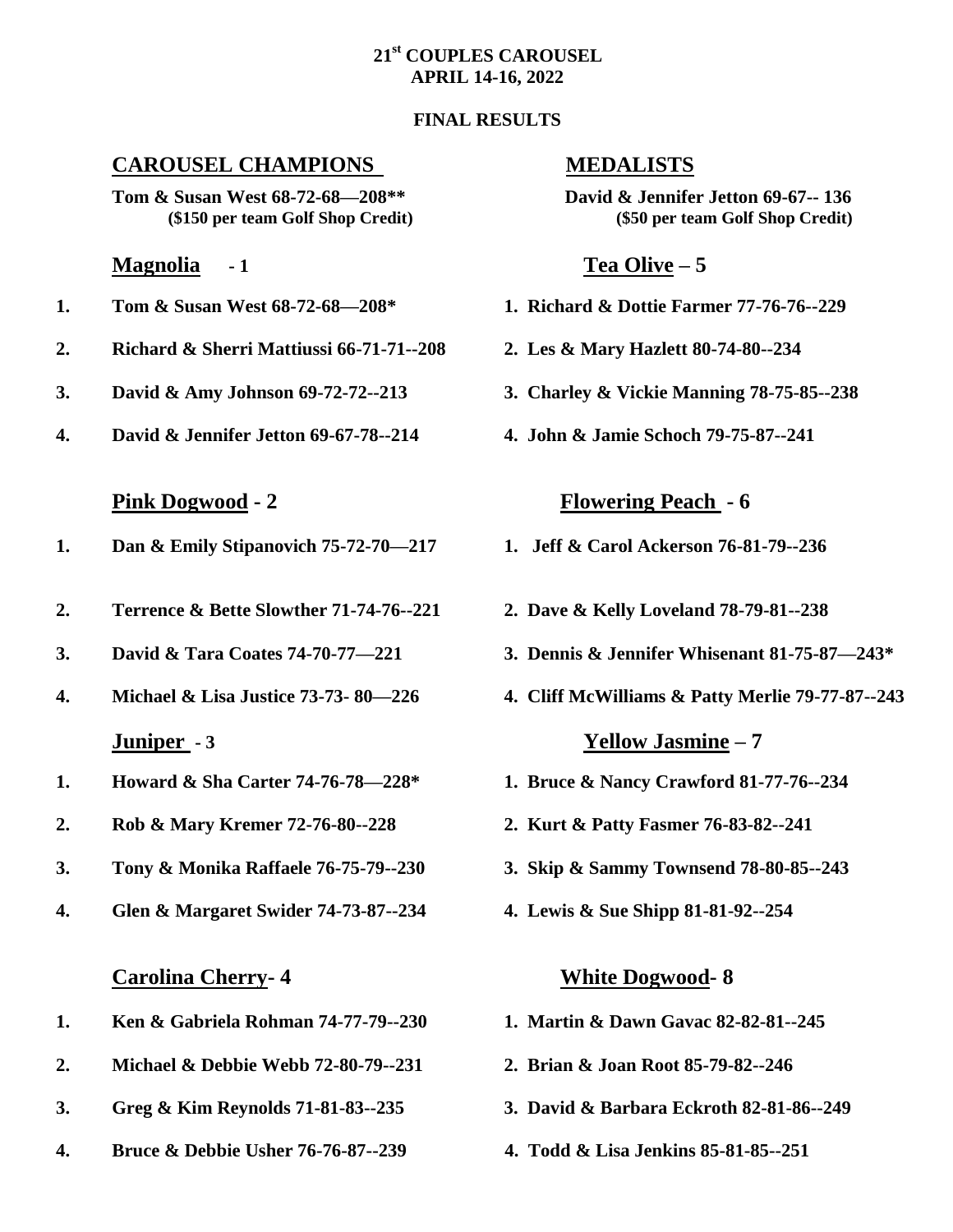**Golden Bell - 9 Redbud – 12**

- **1. Steve & Tammy Weinhold 90-77-84--251 1. James & Linda McGraw 93-84-88—265\***
- **2. William & Rebecca Citron 84-83-85--252 2. Gary & Marcia Walker 91-82-92--265**
- **3. Tony & Leigh Hegglin 84-83-89--256 3. Gary & Jeanne Lyle 85-88-98--271**
- **4. Greg & Elaine Otto 82-85-91--258**

- **1. Ted & Barbara Reese 87-83-84—254\* 1. Larry & Carol Hemmerly 87-91-85--263**
- **2. Tim & Stacey Curran 81-86-87--254 2. Brian & Diana Leppo 93-90-90--273**
- **3. Tom & Lynn Meldrim 81-87-93--261 3. Rolland & Kathy Geyer 93-88-95—276**
- **4. Kenneth & Donna Beck 81-87-94--262**

# **Firethorn - 11**

- **1. Ron Sukoneck & Judi Cody 84-86-83--253**
- **2. Kevin & Rhonda Williams 84-87-83--254**
- **3. Michael & Martha Schulkins 86-84-85--255**

**\*\*- Won Sudden Death Playoff \*- Won Match of Cards Playoff**

- 
- 
- 

# **Azalea - 10 Flowering Peach - 13**

- 
- 
-